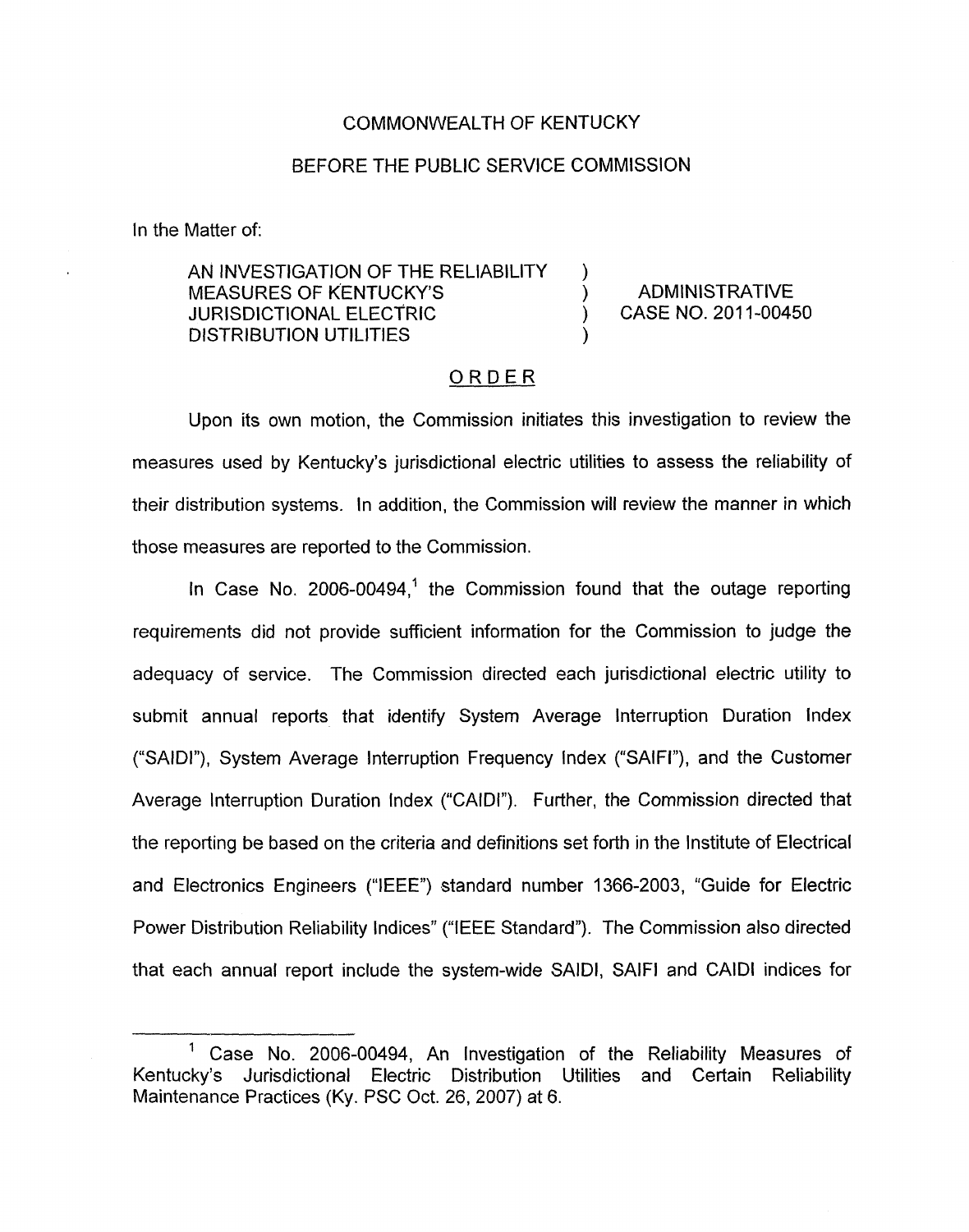each of the preceding five 12-month periods. Finally, the Commission directed that each utility provide a list of the ten worst-performing circuits for each index and identify the major outage category that contributed to the performance of those ten circuits.<sup>2</sup>

In a January 2011 letter scheduling an informal conference to discuss reporting issues, the Commission stated its concerns that the efforts had not been "[als meaningful as originally contemplated." $3$  The February 23, 2011 informal conference and the comments filed in response to the conference clearly indicate that most of the jurisdictional electric distribution utilities have concerns regarding the annual reliability reporting requirements as well. At the request of the Commission, $<sup>4</sup>$  many utilities</sup> provided comments regarding the relevance of the current information they are required to submit annually; the manner in which they assess system reliability; and the need for the Commission to require evaluation of every circuit. In addition, many of those utilities submitted recommendations for change. Based on the February 23, 2011 informal conference and the written comments submitted in and near April 2011, the Commission has determined that a need exists to further consider the reporting requirements set forth in the previous administrative case.

As we stated in Case No. 2006-00494, all utilities are required by statute to furnish adequate, efficient, and reasonable service. Adequate service is generally defined as having sufficient capacity to meet maximum demand "and to assure such

 $2$  Id. at 6-9.

Executive Director's Letter of January 28, 2011 sent to each jurisdictional electric distribution utility.

Executive Director's Letter of April 23, 2011 sent to each jurisdictional electric distribution utility.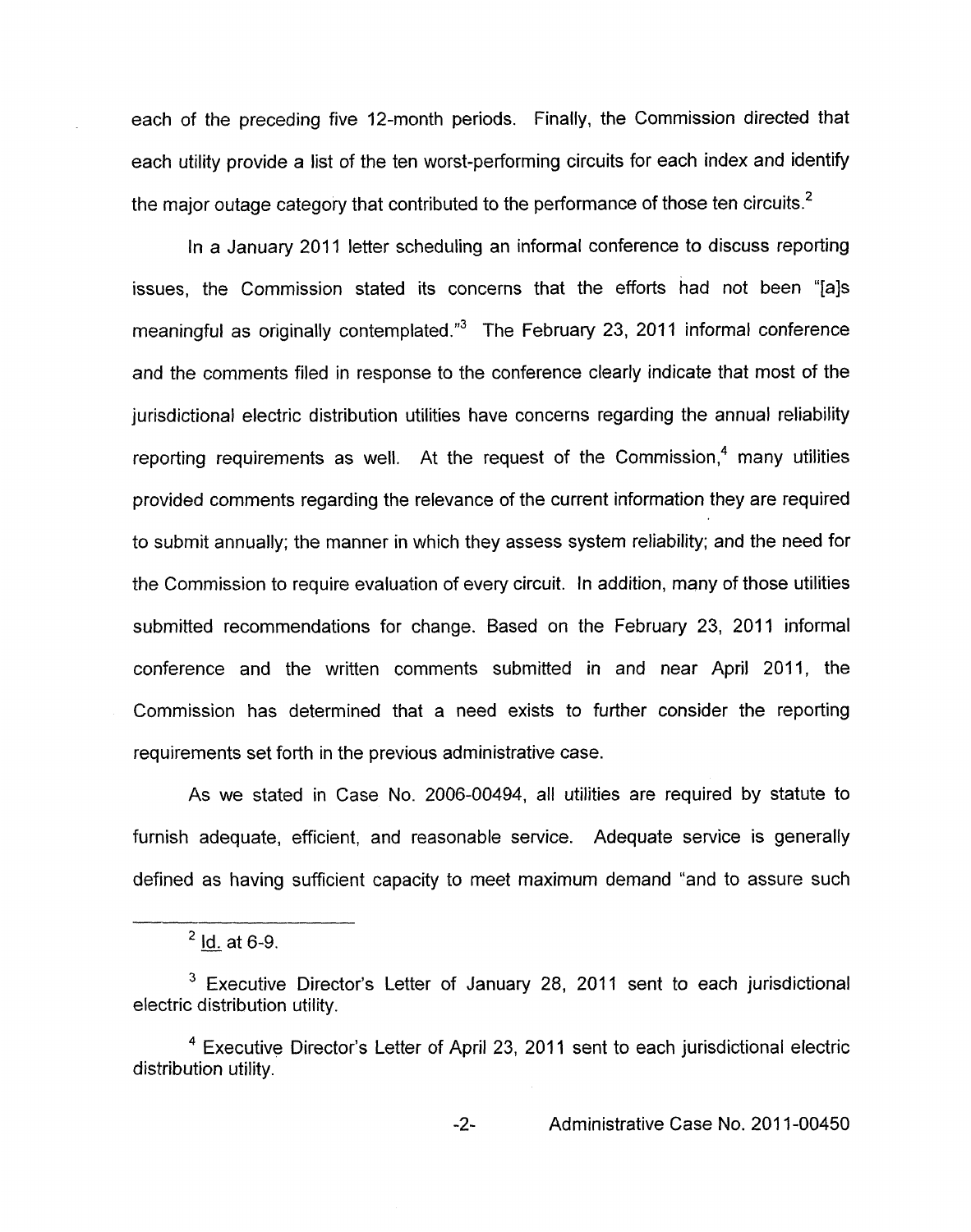customers of reasonable continuity of service."<sup>5</sup> KRS 278.042 addresses service adequacy and safety standards, referring to the National Electrical Safety Code ("NESC") as published by the IEEE. Paragraph (2) of the statute says:

> Except as otherwise provided by law, the commission shall, in enforcing service adequacy and safety standards for electric utilities, ensure that each electric utility constructs and maintains its plant and facilities in accordance with accepted engineering practices as set forth in the commission's administrative regulations and orders and in the most recent edition of the NESC.

The Commission has established regulations that further refine these requirements for electric utilities, All electric utilities are required to provide adequate service according to their tariffs on file at the Commission.<sup>6</sup> They are required to "make all reasonable efforts to prevent interruptions of service, and when such interruptions occur shall endeavor to reestablish service with the shortest possible delay."

Utilities are required by regulation to report to the Commission any loss of service for "four (4) or more hours to ten (IO) percent or 500 or more of the utility's customers, whichever is less."<sup>8</sup> While this level of monitoring provides the Commission with information about major outages and is useful in times of emergency operations, it does not provide information regarding the day-to-day reliability experienced by ratepayers.

 $807$  KAR 5:006, Section 26(1)(c), excepting a natural gas utility.

*-3-* Administrative Case No. 201 1-00450

 $5$  Case No. 2006-00494, An Investigation of the Reliability Measures of Kentucky's Jurisdictional Electric Distribution utilities and Certain Reliability Maintenance Practices (Ky. PSC Oct. 26, 2007) at 1.

 $6807$  KAR 5:041, Section 2.

 $7807$  KAR 5:041, Section 5(1).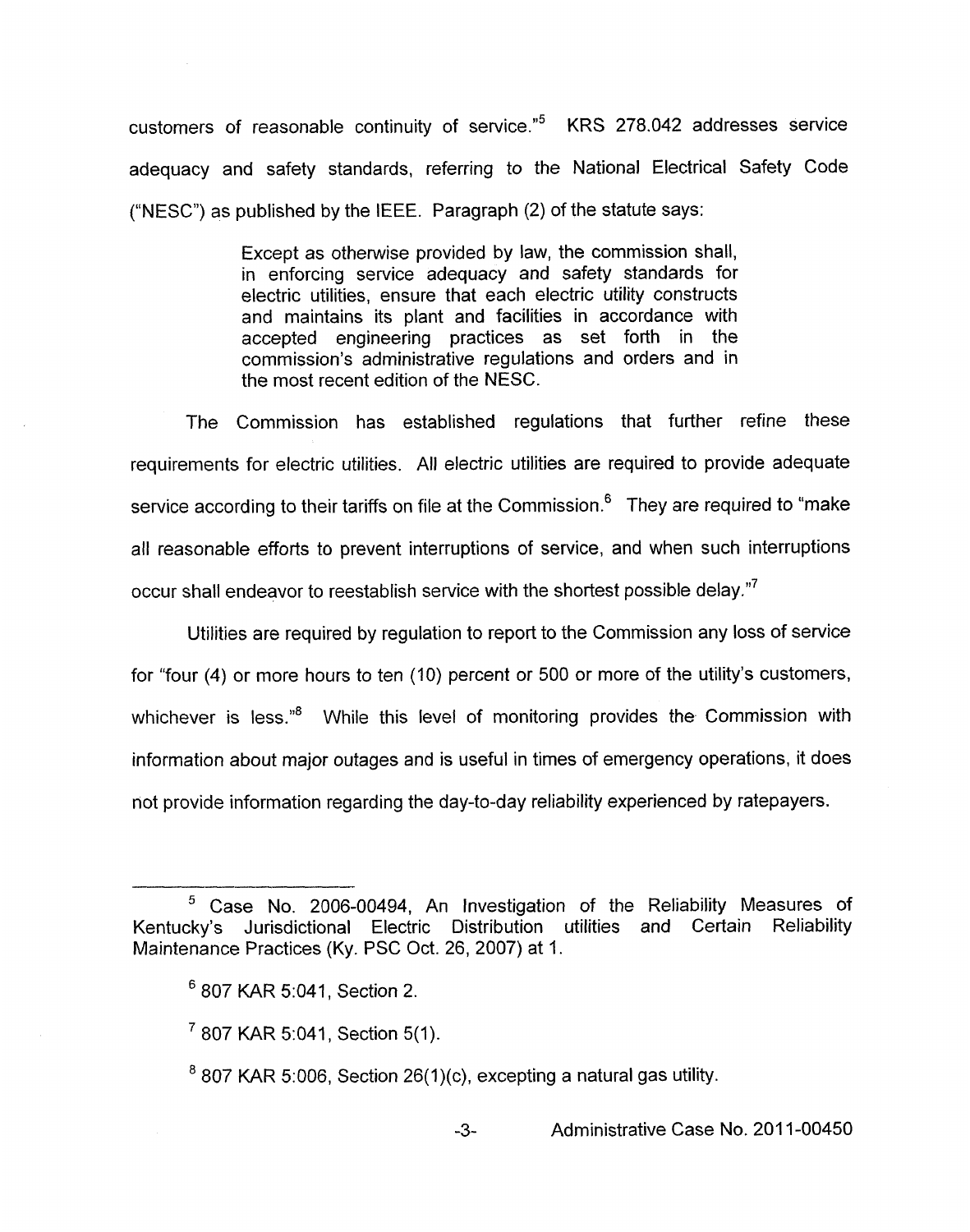In this administrative case, the Commission will investigate the adequacy of the current reporting requirements, including the ability of the electric distribution utilities to submit on-line or electronic reports. The Commission will also investigate the utilities' corrective action measures and the timeliness of their completion. The Commission seeks suggestions, comments, and best practices on reporting requirements, pertinent provisions of the NESC, and other matters relating to electric utility distribution reliability.

After the responses to the attached information request have been received, the Commission will issue a procedural schedule for this case.

IT IS THEREFORE ORDERED that:

1. An investigation of the reliability measures and certain reliability practices of Kentucky's jurisdictional electric distribution utilities is instituted. All jurisdictional electric distribution utilities shall be parties to this proceeding.

2. Each jurisdictional electric distribution utility shall file an original and 10 copies of its response to each item in the information request contained in the attached Appendix within 30 days of the issuance of this Order.

**3.** Responses to requests for information shall be appropriately bound, tabbed and indexed and shall include the name of the witness responsible for responding to the questions related to the information provided, with copies to all parties at or before the time of filing.

4. Each response shall be answered under oath or, for representatives of a public or private corporation or a partnership or association or a governmental agency, be accompanied by a signed certification of the preparer or person supervising the preparation of the response on behalf of the entity that the response is true and

**-4-** Administrative Case No. 201 1-00450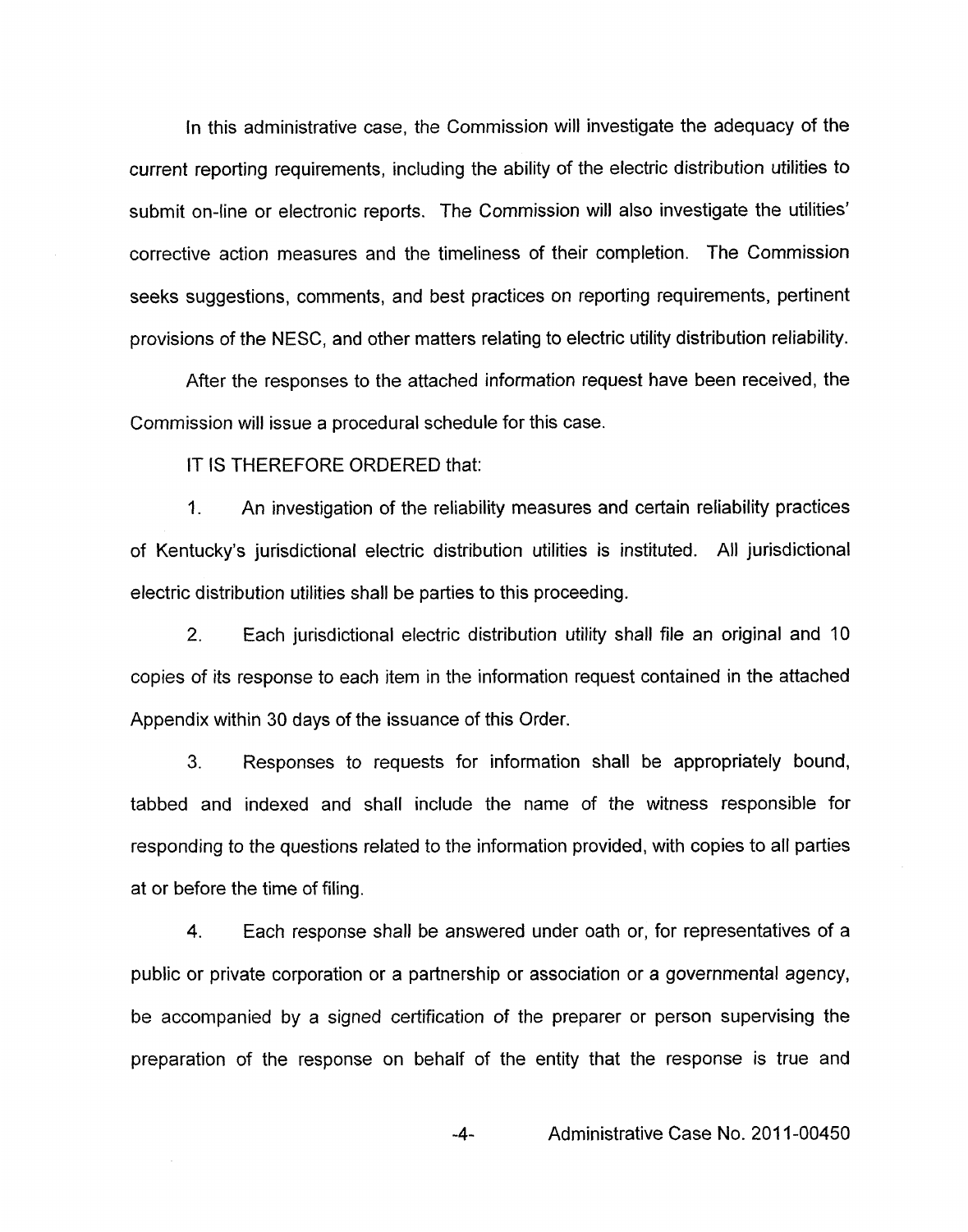accurate to the best of that person's knowledge, information, and belief formed after a reasonable inquiry.

Each jurisdictional electric distribution utility shall make timely amendment 5. to any prior response if it obtains information which indicates that the response was incorrect when made or, though correct when made, is now incorrect in any material respect.

For any request to which a jurisdictional electric distribution utility fails or 6. refuses to furnish all or part of the requested information, it shall provide a written explanation of the specific grounds for its failure to completely and precisely respond.

Motions for extensions of time with respect to the responses due herein  $7<sub>1</sub>$ shall be made in writing and will be granted only upon a showing of good cause.

By the Commission



ATTEST:

Hephanic Kell & AM Drome<br>Executive Director

Administrative Case No. 2011-00450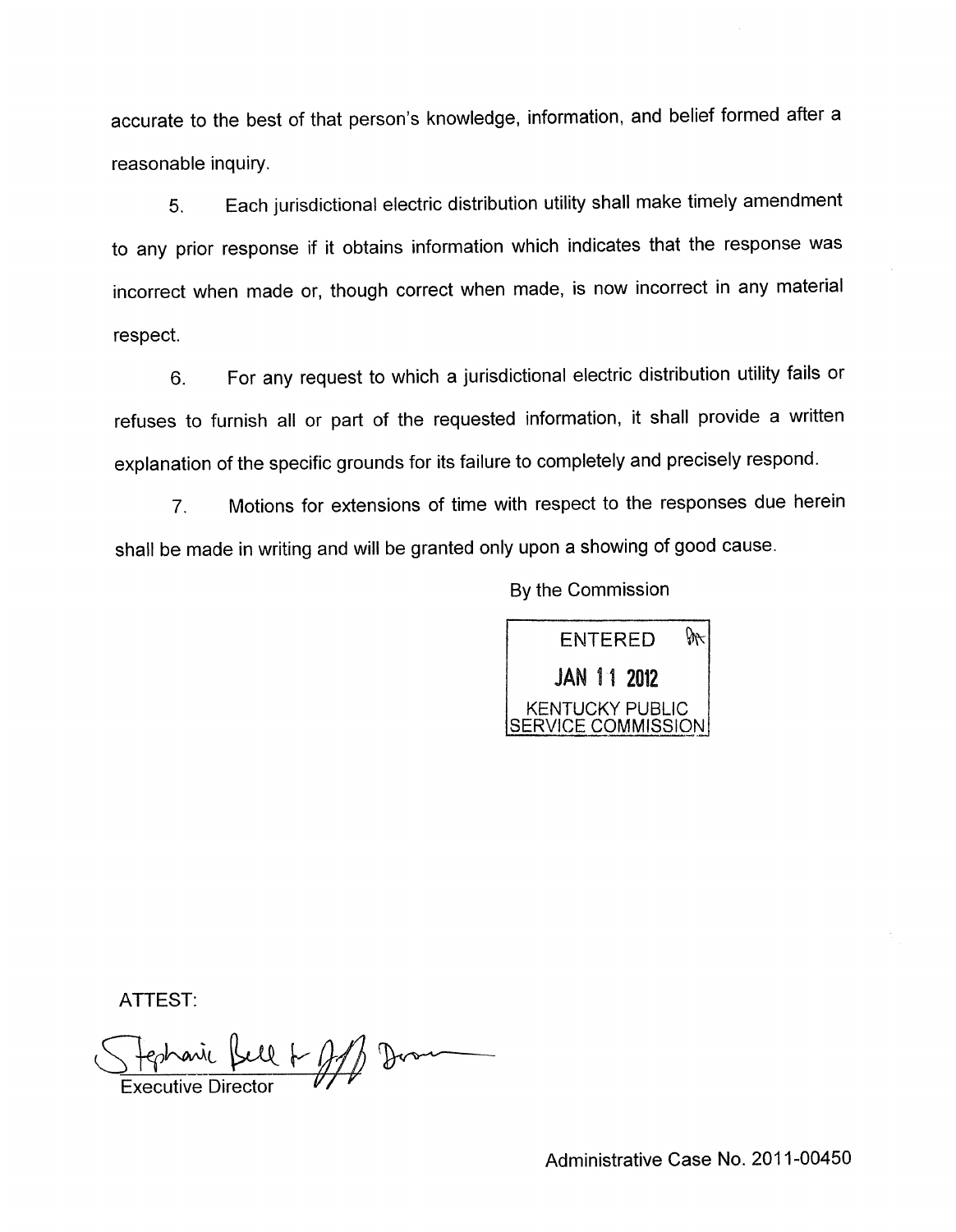#### APPENDIX

# APPENDIX TO AN ORDER OF THE KENTUCKY PUBLIC SERVICE COMMISSION IN ADMINISTRATIVE CASE NO. 2011-00450 DATED JAN 1 1 2012

I. The following questions relate to the data maintained by each utility.

a. Identify the number of circuits currently maintained by the electric utility.

b. Does the utility calculate separate SAIDI, SAIFI and CAlDl indices for each circuit? If no, explain why not and explain the degree to which the utility tracks the following:

- (1) SAIDI;
- (2) SAIFI; and
- (3) CAIDI.

c. Identify any other reliability indicator or measure the utility uses to assess reliability. Explain the significance of each indicator or measure used. Does the utility maintain these indicators or measures for each circuit?

**2.** The following questions refer to the manner in which each utility calculates and tracks the SAIDI, SAlFl and CAlDl indices.

a. Identify the manner in which the indices are calculated and tracked; i.e., manually (Excel spread sheet), or an electronic or mechanized (outage reporting) system.

b. If the response to Item 2.a. above is electronic or mechanized, provide a description of the system and explain whether it was developed internally or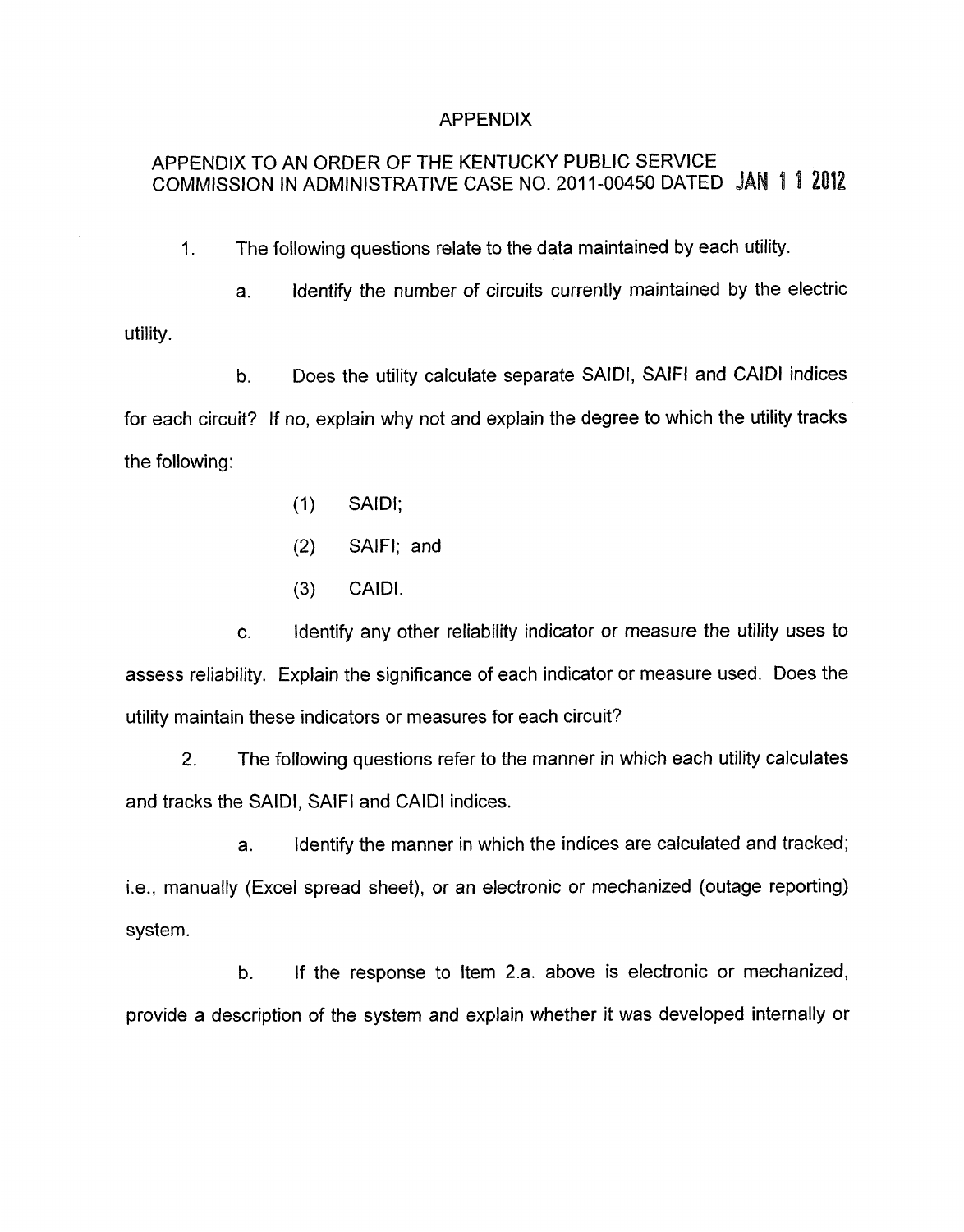purchased from a third-party vendor. If purchased from a third-party vendor, provide the name of the vendor and an estimate of the original cost of the system.

c. If the response in Item 2.a. above is manually, provide a description of the elements tracked. Discuss in detail any inquiry made into the internal development of an electronic or mechanized system or any consideration of the purchase of a system from a third-party vendor.

**3.** Concerning SAIDI, SAIFI and CAlDl reporting: the Commission directed that the reporting be based on the criteria and definitions set forth in the IEEE Standard.

If the utility does not follow the IEEE standard, explain why not. Explain what standard(s) the utility does follow in its calculation of SAIDI, SAlFl and CAIDI. a.

b. Does the utility track and review SAIDI, SAlFl and CAlDl monthly, quarterly or annually?

c. Are SAIDI, SAIFI and CAlDl tracked on a rolling 12-month period or for a more discrete period of time; i.e., monthly, quarterly, or annually?

d. Currently, in each annual report submitted pursuant to the Final Order in Case No. 2006-00494, each utility provides system-wide SAIDI, SAlFl and CAIDI calculated for a calendar year. Identify any other preferred 12-month reporting parameter; i.e., calendar year, fiscal year, or some other 12-month method.

e. Does the utility review SAIDI, SAIFI, and CAlDl by any discrete fashion such as by division, district, region or some other method?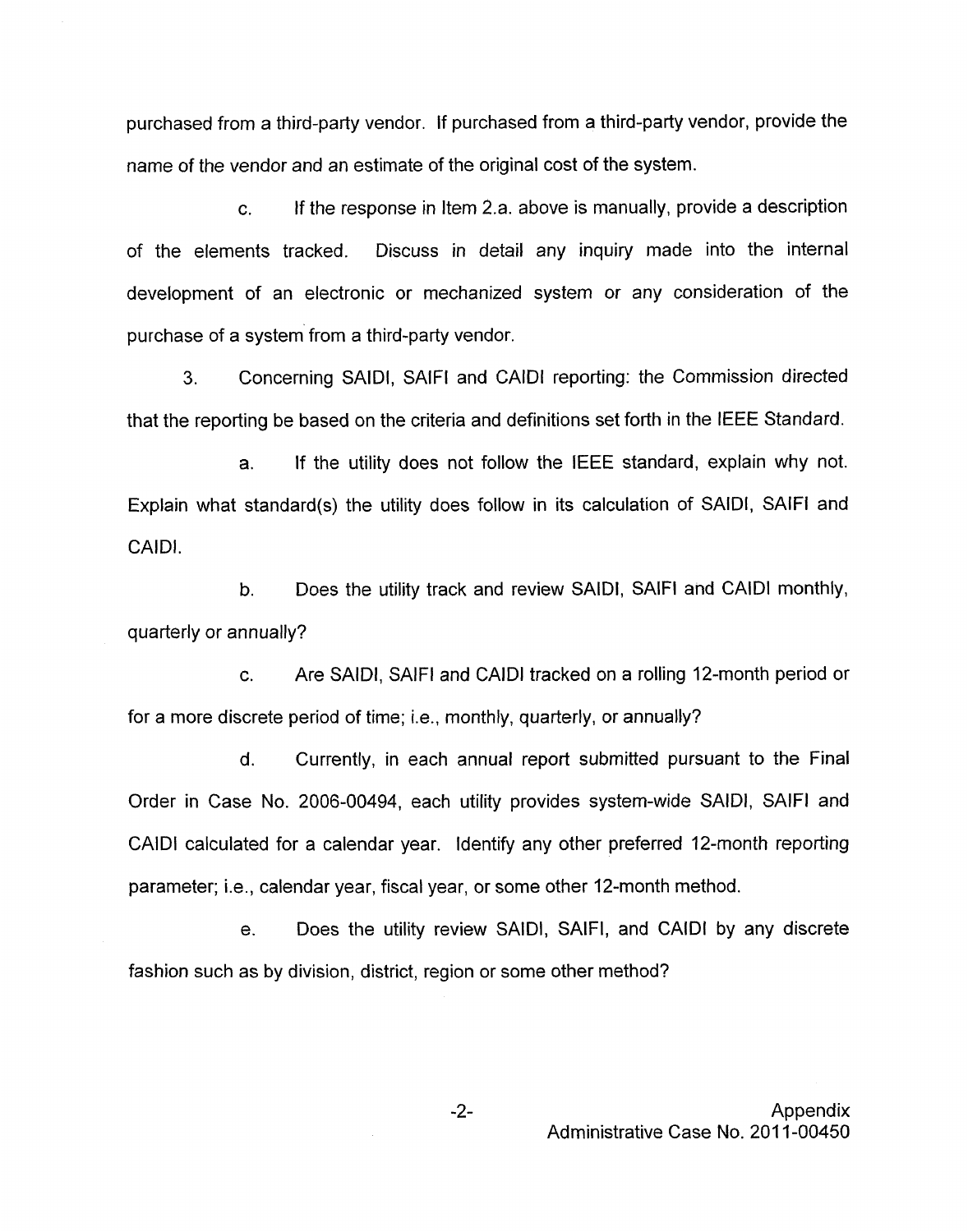4. The following questions relate to the requirement that each utility report the ten worst-performing circuits for each index in the annual report submitted pursuant to the Final Order in Case No. 2006-00494.

a. If the utility does not track SAIDI, SAIFI and CAIDI for each circuit, explain how the ten worst-performing circuits are identified.

b. Does the utility see benefit in expanding the reporting of the worstperforming circuits to the 15 or 20 worst-performing circuits for each index?

c. Identify any alternative to reporting the ten worst-performing circuits that the utility utilizes to determine system reliability.

5. The following questions relate to the identification of the ten worstperforming circuits for each index.

a. Provide an explanation of the actions taken by the utility once the ten worst-performing circuits for each index have been identified. Include the typical steps taken to correct the reliability issues relating to the ten worst-performing circuits for each index.

b. Provide a timeline of the typical steps taken to correct reliability issues relating to the ten worst-performing circuits for each index.

> **-3-** Appendix Administrative Case No. 2011-00450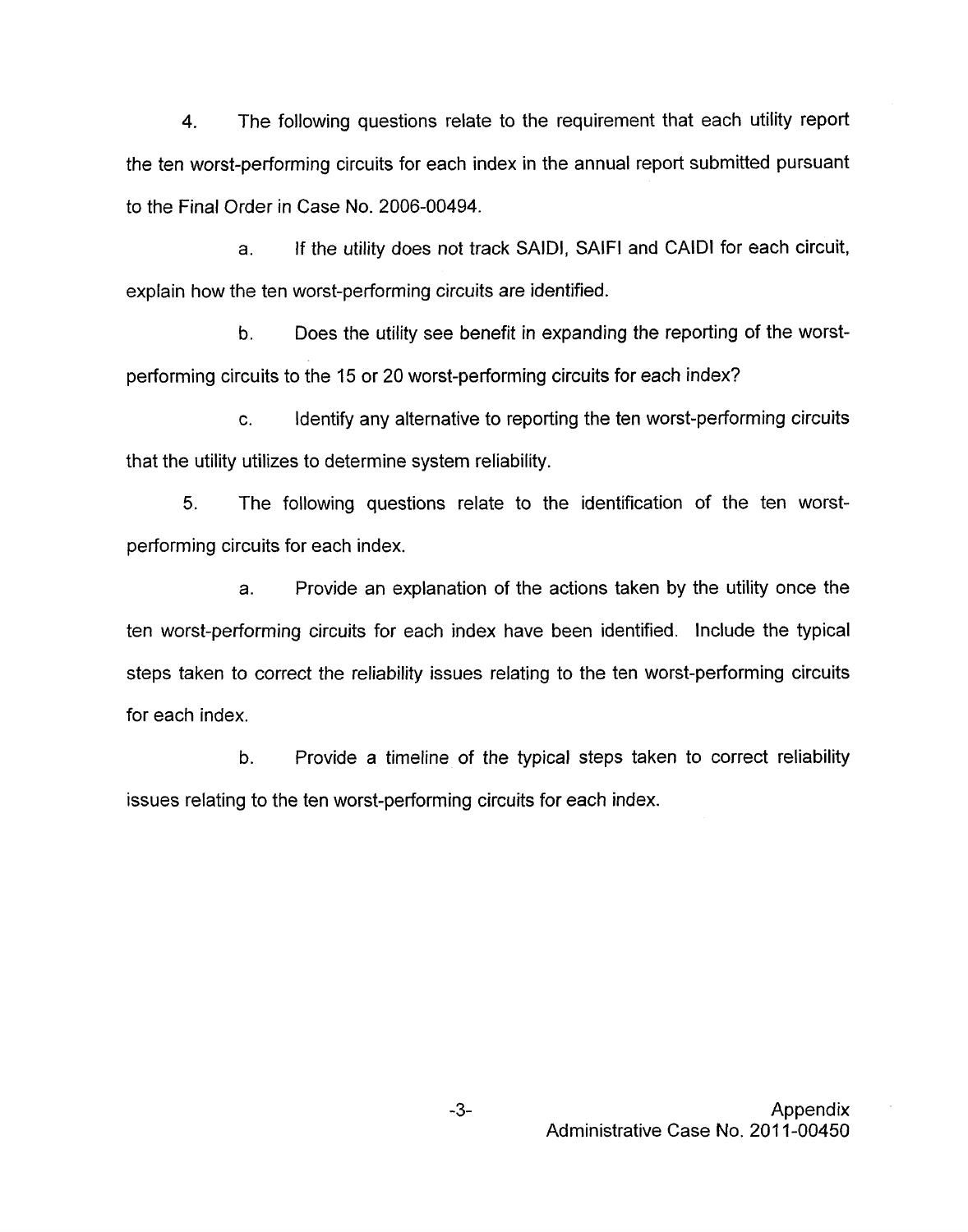Allen Anderson Manager South Kentucky R.E.C.C. 925-929 N. Main Street P. O. Box 910 Somerset, KY 42502-0910

Lonnie Bellar Vice President, State Regulation & Rates LG&E and KU Services Company 220 West Main Street Louisville, KENTUCKY 40202

Rocco O D'Ascenzo Duke Energy Kentucky, Inc. 139 East 4th Street, R. 25 At II P. O. Box 960 Cincinnati, OH 45201

Paul G Embs Clark Energy Cooperative, Inc. 2640 Ironworks Road P. O. Box 748 Winchester, KY 40392-0748

Mr. David Estepp President & General Manager Big Sandy R.E.C.C. 504 11th Street Paintsville, KY 41240-1422

Carol Hall Fraley President & CEO Grayson R.E.C.C. 109 Bagby Park Grayson, KY 41143

Ted Hampton General Manager Cumberland Valley Electric, Inc. Highway 25E P. O. Box 440 Gray, KY 40734

Larry Hicks President and CEO Salt River Electric Cooperative Corp. 111 West Brashear Avenue P. O. Box 609 Bardstown, KY 40004

Kerry K Howard Manager, Finance and Administration Licking Valley R.E.C.C. P. O. Box 605 271 Main Street West Liberty, KY 41472

James L Jacobus President/CEO Inter-County Energy Cooperative Corporation 1009 Hustonville Road P. O. Box 87 Danville, KY 40423-0087

Debbie Martin Shelby Energy Cooperative, Inc. 620 Old Finchville Road Shelbyville, KY 40065

Burns E Mercer Manager Meade County R.E.C.C. P. O. Box 489 Brandenburg, KY 40108-0489

Michael L Miller President & CEO Nolin R.E.C.C. 411 Ring Road Elizabethtown, KY 42701-6767

Barry L Myers Manager Taylor County R.E.C.C. 625 West Main Street P. O. Box 100 Campbellsville, KY 42719

Sanford Novick President and CEO Kenergy Corp. P. O. Box 18 Henderson, KY 42419

G. Kelly Nuckols President & Ceo Jackson Purchase Energy Corporation 2900 Irvin Cobb Drive P. O. Box 4030 Paducah, KY 42002-4030

Chris Perry President and CEO Fleming-Mason Energy Cooperative, Inc. P. O. Box 328 Flemingsburg, KY 41041

William T Prather President & CEO Farmers R.E.C.C. 504 South Broadway P. O. Box 1298 Glasgow, KY 42141-1298

Donald R Schaefer Jackson Energy Cooperative Corporation 115 Jackson Energy Lane McKee, KY 40447

Mark Stallons President Owen Electric Cooperative, Inc. 8205 Highway 127 North P. O. Box 400 Owenton, KY 40359

Michael Williams Senior Vice President Blue Grass Energy Cooperative Corp. 1201 Lexington Road P. O. Box 990 Nicholasville, KY 40340-0990